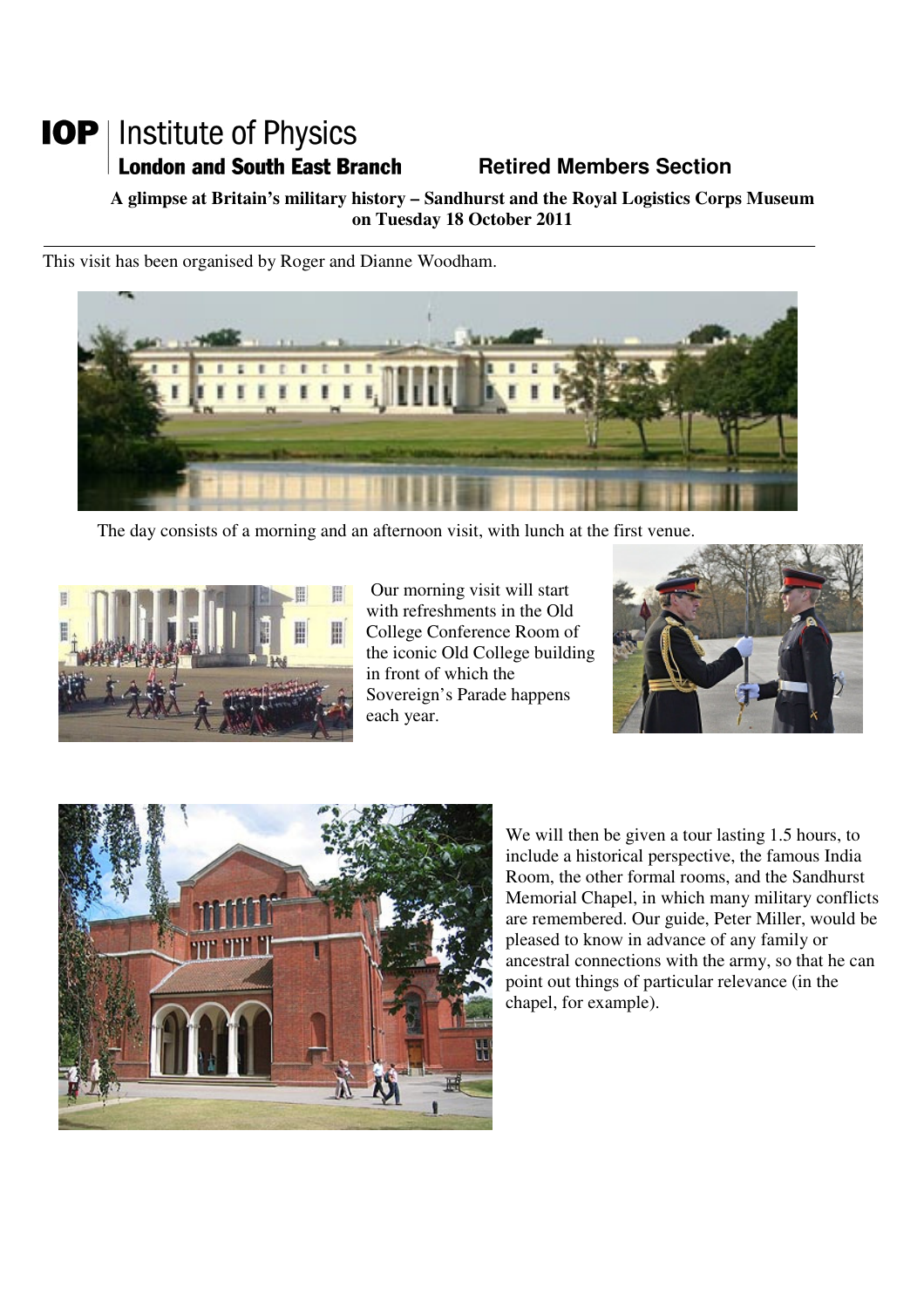### **House Rules**

- All guests (both mil and civ) **must** enter through Staff College Gate only. Signs will direct the cars from Staff College Gate to Le Marchant Square where it is a short walk to the Grand Entrance of Old College.
- All guests must bring photographic ID to gain entrance passport, driving licence etc. The name on this document must match that given on the nominal roll. Anyone not possessing photographic ID must have their Mother's Maiden name put on the Nominal Roll to act as a password.
- Each guest will be given an Unescorted Restricted Pass that they must keep with them at all times and remain within those pass locations.
- Please note that this is a military establishment and as such subject to some last minute changes we will of course endeavour to prevent any disruption to your event.
- Ensure that you park your vehicle in the designated parking area for your event.
- The maximum speed limit within the Academy is 20mph and in place this reduces to 5 mph, if you speed you may be asked to leave the grounds.
- Chapel Square parking is for residents **only** you may drop off and pick up but strictly **no** parking.
- Please note that the Academy has limited 'Disability Access'. Wheelchairs can only gain access to Old College from the rear of the building. Time needs to be allocated for wheelchairs to get into and out of the building. There is one 'Disabled' toilet in Old College and none at the Lakeside.
- Please note that the Academy Buildings are all Non-Smoking no smoking is permitted on the Grand Entrance Steps or Parade Square – smoking is behind Old College in designated areas.

#### **Where and when to meet**

We will meet in Old College Conference Room for refreshments from 10:30. The tour will start at 11:00.

After lunch in the Old College Conference Room, we meet up again at the Royal Logistics Corps Museum, Princess Royal Barracks, Deepcut, Camberley GU16 6RW. The museum is well signed off the B3015, and is only a little way along Blackdown Road. From the RMA, you go along the A30 towards London, and turn right at the American Golf roundabout (signposted Deepcut) just past the fire station: carry on for exactly three miles, over three roundabouts, until the prominent RLCM sign is seen.

### **Getting there**

#### By car

The official name is the Royal Military Academy Sandhurst and the extensive grounds are entered through the Staff College Gate immediately off the A30 London Road in central Camberley. The landmark is a white colonnaded building standing a little back from the A30, on the right coming from the London direction. The official postcode takes you to a back entrance, but if you use GU15 3EY, and select number 227 London Road, on a satnav you will find it.

Once at the RMA entrance, your name will be checked against the list of participants (which we have to submit in advance) and your photo ID and you will be directed to Le Marchant Square (at the left of Old College, shown at the top), from which it is a short walk to the Grand Entrance of Old College. There will be IOP/REMS signposting.

In the afternoon, the RLCM car park is accessible without checks.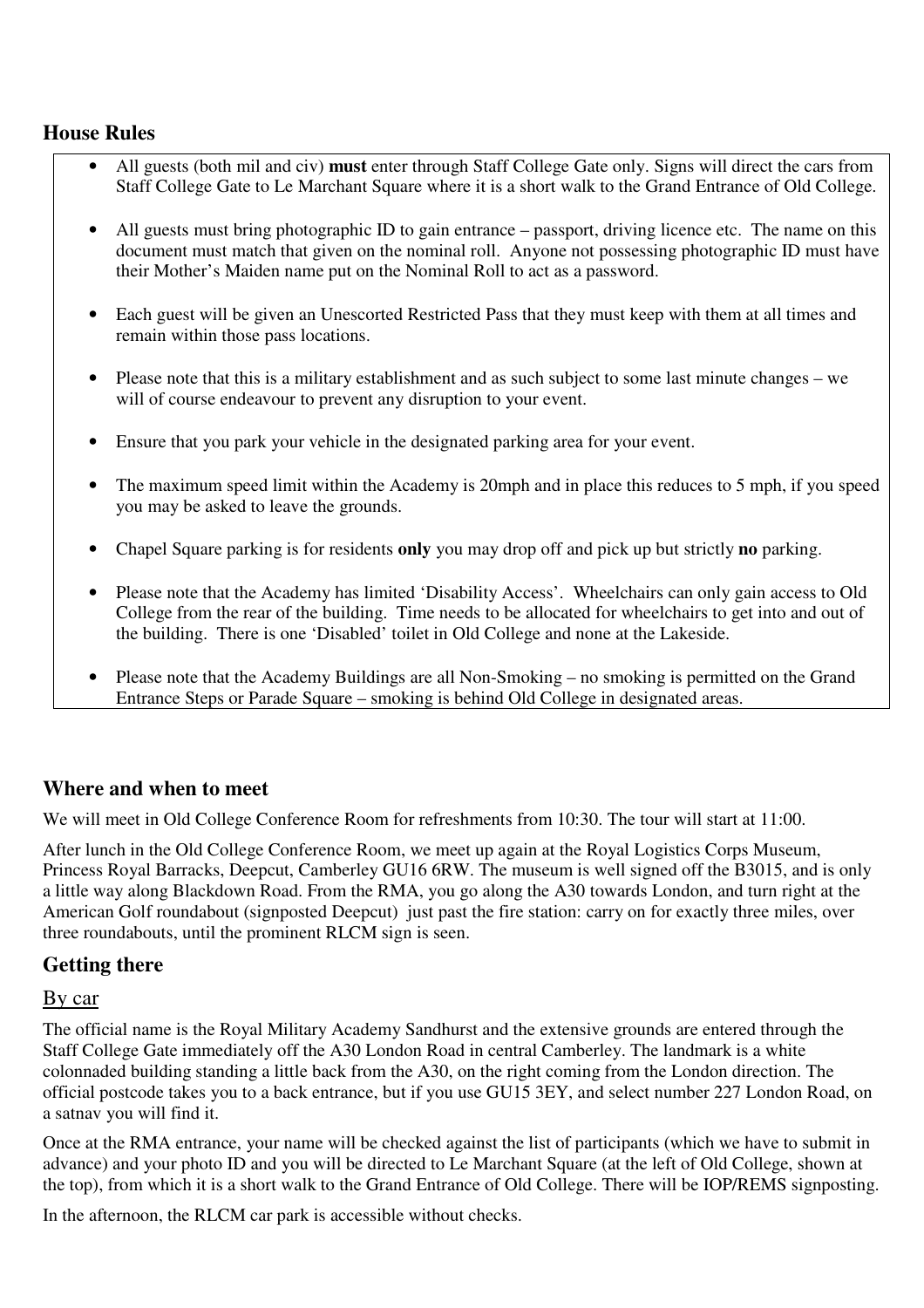# By train

Trains from Waterloo to Camberley are half-hourly but require a change at Ascot (from the Reading train). We can arrange a few lifts to the RMA from Camberley Station and onto the RLCM.

# **Lunch arrangements**

Lunch will be taken in the Old College Conference Room dating from the early nineteenth century, pictured below.



On the booking form, please select a Main dish and a Dessert using the codes, or alternatively enter 'not required'. You may bring a packed lunch if you wish and consume in the Old College Conference Room, where drinks will be available.

| code           | Main dish                       |
|----------------|---------------------------------|
| M1             | Cajun Chicken                   |
| M <sub>2</sub> | <b>Beef Stroganoff</b>          |
| M <sub>3</sub> | Mushroom & Vegetable Stroganoff |

All main dishes are served with: Pilau Rice, Garlic Bread, and Side Salad.

| code                   | Dessert                                                      |
|------------------------|--------------------------------------------------------------|
| D1                     | Chocolate Torte with Mixed Berries and White Chocolate Sauce |
| D <sub>2</sub>         | <b>Passion Fruit Charlotte</b>                               |
| $\vert$ D <sub>3</sub> | Apple & Blackberry Muesli Torte                              |

### **Maximum and minimum, size of party**: 26

**Cost:** £39.50 with lunch or £17.50 without lunch. Members will be allowed to bring a packed lunch if they wish.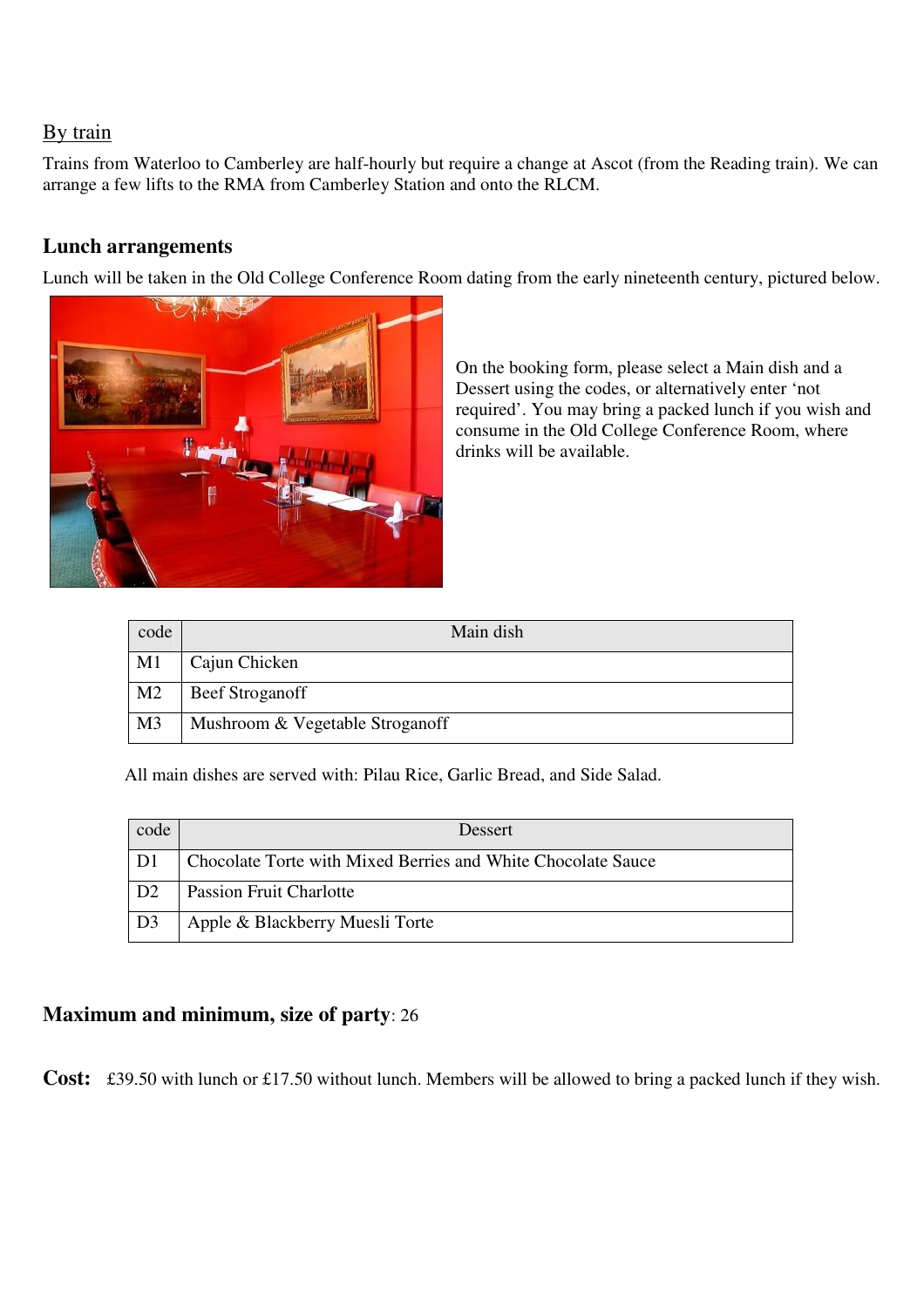# **Timetable**

| Time  | Details                                                                                                                                   |
|-------|-------------------------------------------------------------------------------------------------------------------------------------------|
| 10:30 | Assemble in Old College Conference Room and take refreshments                                                                             |
| 11:00 | Tour of RMA                                                                                                                               |
| 12:30 | Lunch in Old College Conference Room                                                                                                      |
| 13.30 | Make way to Royal Logistics Corps Museum                                                                                                  |
| 14:00 | Assemble at Royal Logistics Corps Museum                                                                                                  |
| 14:15 | Talk by Andy Robertshaw: The Long Bow to the SLR, 1415 to 1982,<br>followed by an opportunity to handle weapons and look round the museum |
| 15:45 | Afternoon tea                                                                                                                             |
| 16:00 | Museum officially closes but they will give us some leeway                                                                                |

# **Contacts before the day**

John Belling on mobile 07986 379935 or email john.a.belling.secrems@gmail.com

### **Late arrivals – who to contact**

Roger Woodhan on mobile 07801 513437 or John Belling on mobile 07986 379935

# **Maps**

The entrance to the Royal Military Academy is shown by the 'A' icon on the map below. The landmark is a white colonnaded building standing a little back from the A30, on the right coming from the London direction.